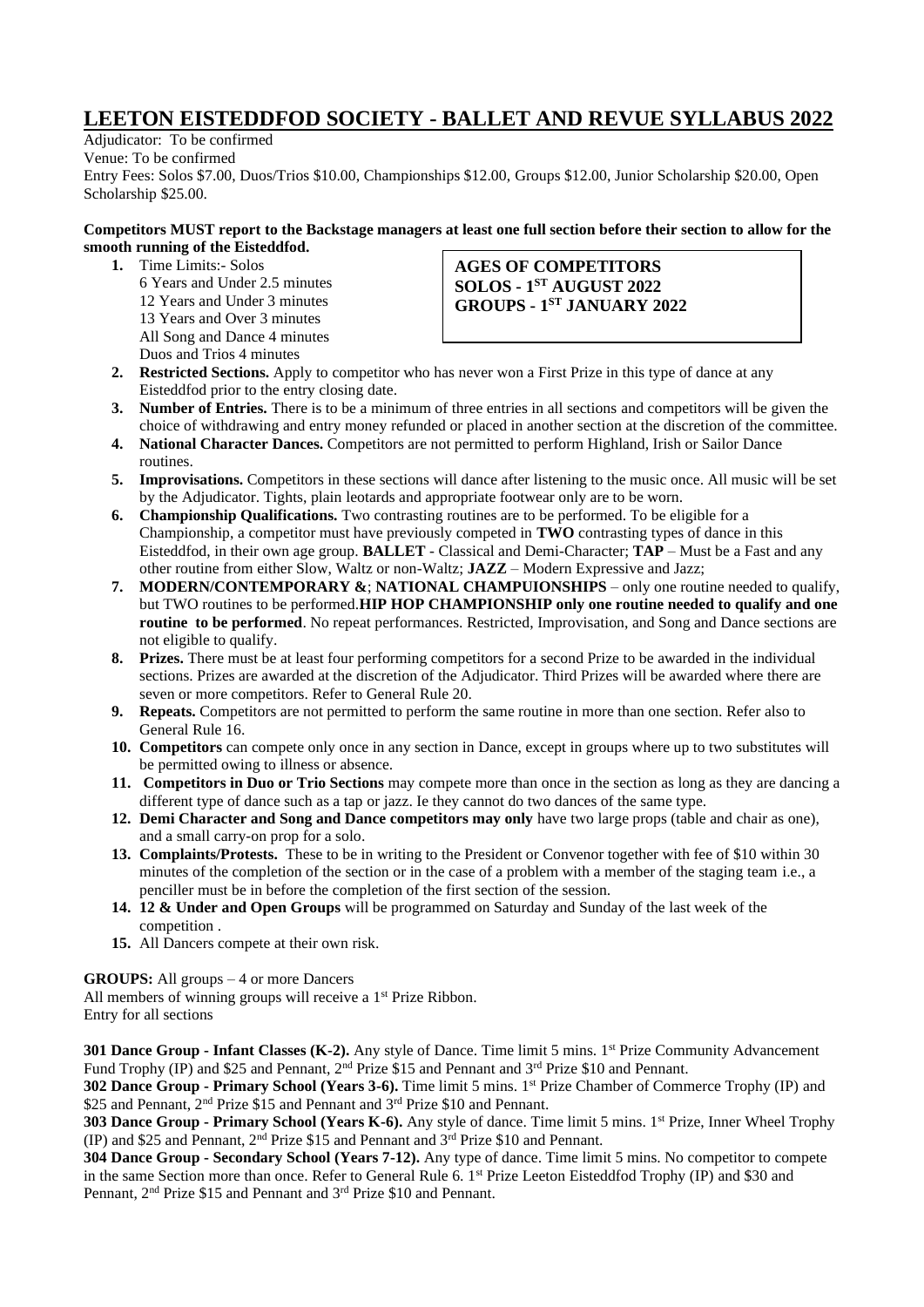**305 Open Dance Group choreographed by a student. Student to be identified on entry.** Time Limit 5 minutes 1 st Prize \$30, 2<sup>nd</sup> Prize \$15 and 3<sup>rd</sup> Prize \$10

**306 Song and Dance Group - 8 Years and Under.** Time limit 5 mins. 1st Prize Kassia DiSalvatore Trophy(IP) and \$25, 2 nd Prize \$15 and 3rd Prize \$10.

**307 Song and Dance Group - 12 Years and Under.** Time limit 5 mins. 1st Prize Martin Family Trophy and \$25, 2 nd Prize \$15 and 3rd Prize \$10.

**308 Song and Dance Group - Open.** Time limit 10 mins. 1st Prize Elvie and Danny Jones Trophy (IP) and \$30, 2 nd Prize \$15 and 3rd Prize \$10.

**309 Dance Group - 6 Years and Under.** Time limit 4 mins. 1<sup>st</sup> Prize Caroline Guernier and Family Trophy (IP) and \$25, 2<sup>nd</sup> Prize \$15 and 3<sup>rd</sup> Prize \$10.

**310 Dance Group - 8 Years and Under.** Time limit 5 mins. 1st Prize Bella Body & Soul Trophy (IP) and \$25, 2<sup>nd</sup> Prize \$15 and 3<sup>rd</sup> Prize \$10.

**311 Dance Group - 10 Years and Under.** Time limit 5 mins.1st Prize Caroline Guernier and Family Trophy (IP) and \$25, 2<sup>nd</sup> Prize \$15 and 3<sup>rd</sup> Prize \$10.

**312 Dance Group - 12 Years and Under.** Time limit 5 mins. 1<sup>st</sup> Prize Renee Bloomfield & Family Trophy (IP) and \$25, 2<sup>nd</sup> Prize \$15 and 3<sup>rd</sup> Prize \$10.

**313 Dance Group - Open.** Time limit 10 mins including dressing and undressing the stage. 1st Prize Stagelit Studios Trophy (IP) plus \$30,  $2^{nd}$  Prize \$15 and  $3^{rd}$  Prize \$10.

**314 Tap Troupe - 8 Years and Under.** Time limit 5 mins. 1<sup>st</sup> Prize Kellie Parsons Trophy plus \$25; 2<sup>nd</sup> Prize \$15 and 3 rd Prize \$10.

**315 Tap Troupe - 10 Years and Under.** Time limit 5 mins. 1st Prize Caroline Guernier and Family Trophy (IP) and \$25, 2<sup>nd</sup> Prize \$15 and 3<sup>rd</sup> Prize \$10.

**316** Tap Troupe - 12 Years and Under. Time limit 5 mins. 1<sup>st</sup> Prize Antonina Di-Salvatore Trophy (IP) and \$25, 2<sup>nd</sup> Prize \$15 and 3<sup>rd</sup> Prize \$10.

**317 Tap Troupe – Open** Time Limit 5 minutes.1st Prize Kassia Di Salvatore Trophy and \$30, 2nd Prize \$15 and 3 rd Prize \$10

**318 National Character Group - 12 Years and Under.** Time limit 8 mins including dressing and undressing the stage. 1<sup>st</sup> Prize Caroline Guernier and Family Trophy (IP) and \$25, 2<sup>nd</sup> Prize \$15 and 3<sup>rd</sup> Prize \$10.

**319 National Character Group - Open.** Time limit 10 mins including dressing and undressing the stage. 1<sup>st</sup> Prize Ciccia Family Trophy (IP) and \$30, 2nd Prize \$15 and 3rd Prize \$10.

**320 Modern Group - 12 Years and Under.** Time limit 5 mins. 1st Prize Caroline Guernier and Family Trophy (IP) and \$25, 2nd Prize \$15 and 3rd Prize \$10.

**320 Modern Group – Open** Time limit 10 minutes. 1st Prize Vonda Sutton Trophy (IP) and \$30, 2nd Prize \$15 and 3 rd \$10

**322 Jazz Group – 10 Years and Under.** Time limit 5 mins. 1st Prize \$25, 2nd Prize \$15 and 3rd Prize \$10.

**323 Jazz Group - 12 Years and Under.** Time limit 5 mins. 1st Prize Kerry, Shannon and Kaleigh Jones Family Trophy (IP) plus \$25,  $2<sup>nd</sup>$  Prize \$15 and  $3<sup>rd</sup>$  Prize \$10.

**324 Jazz Group – Open** Time limit 5 minutes 1st Prize Kassia DiSalvatore Trophy (IP) and \$30, 2nd Prize \$15 and 3 rd Prize \$10.

**325 Hip Hop/ Funk Group – 12 Years and Under.** Time limit 5 mins. 1st Prize Maguire & Associates Trophy (IP) and \$25,  $2<sup>n\overline{d}</sup>$  Prize \$15 and  $3<sup>rd</sup>$  Prize \$10.

**326 Hip Hop/Funk Group – Open** Time Limit 8 minutes 1st Prize Morchell Posse Trophy and \$30, 2nd Prize \$15 and 3 rd Prize \$10

**327 Variety Group – 12 Years and Under**. Time limit 5 mins. 1st Prize DDA Trophy and \$25, 2nd Prize \$15 and 3 rd Prize \$10.

**328 Variety Group –Open** Time Limit 10 minutes Incorporating any dance style or steps within the performance 1<sup>st</sup> Prize Sunny Bridge Blooms Trophy and \$30, 2<sup>nd</sup> Prize \$15 and 3<sup>rd</sup> Prize \$10.

**329 Musical Theatre Group – 12 Years and Under.** Time limit 5 mins. 1st Prize Kassia DiSalvatore Trophy (IP) and \$25, 2nd Prize \$15 and 3rd Prize \$10.

**330 Musical Theatre Group – Open.** Time limit 10 mins. 1<sup>st</sup> Prize Kassia Di Salvatore Trophy (IP) and \$30, 2 nd Prize \$15 and 3rd Prize \$10.

**331 Classical Group - 12 Years and Under.** Time limit 5 mins. 1st Prize Jane Denney Trophy (IP) and \$25, 2<sup>nd</sup> Prize \$15 and 3<sup>rd</sup> Prize \$10.

**332 Classical Group - Open.** Time limit 10 mins. 1st Prize Di Salvatore Dance Academy Trophy (IP) and \$30, 2 nd Prize \$15 and 3rd Prize \$10.

**333 Contemporary Group** – **12 Years and Under.** Time limit 5 mins. 1st Prize Genna Andracchio Trophy (IP) and \$25, 2<sup>nd</sup> Prize \$15 and 3<sup>rd</sup> Prize \$10. Trophy sponsored by Genna Andracchio.

**334 Contemporary Group – Open** Time Limit 15 minutes 1st Prize Genna Andracchio Trophy sponsored by Terry Andracchio and \$30, 2<sup>nd</sup> Prize \$15 and 3<sup>rd</sup> Prize \$10.

**335 Entertainment Group – Open** Time Limit 10 mins. . Please note, this section is judged exclusively on Entertainment Value and may include routines such as: Musical Theatre, Comedy, Song and Dance. 1<sup>st</sup> Prize \$30,  $2<sup>nd</sup>$  Prize \$15 and  $3<sup>rd</sup>$  \$10.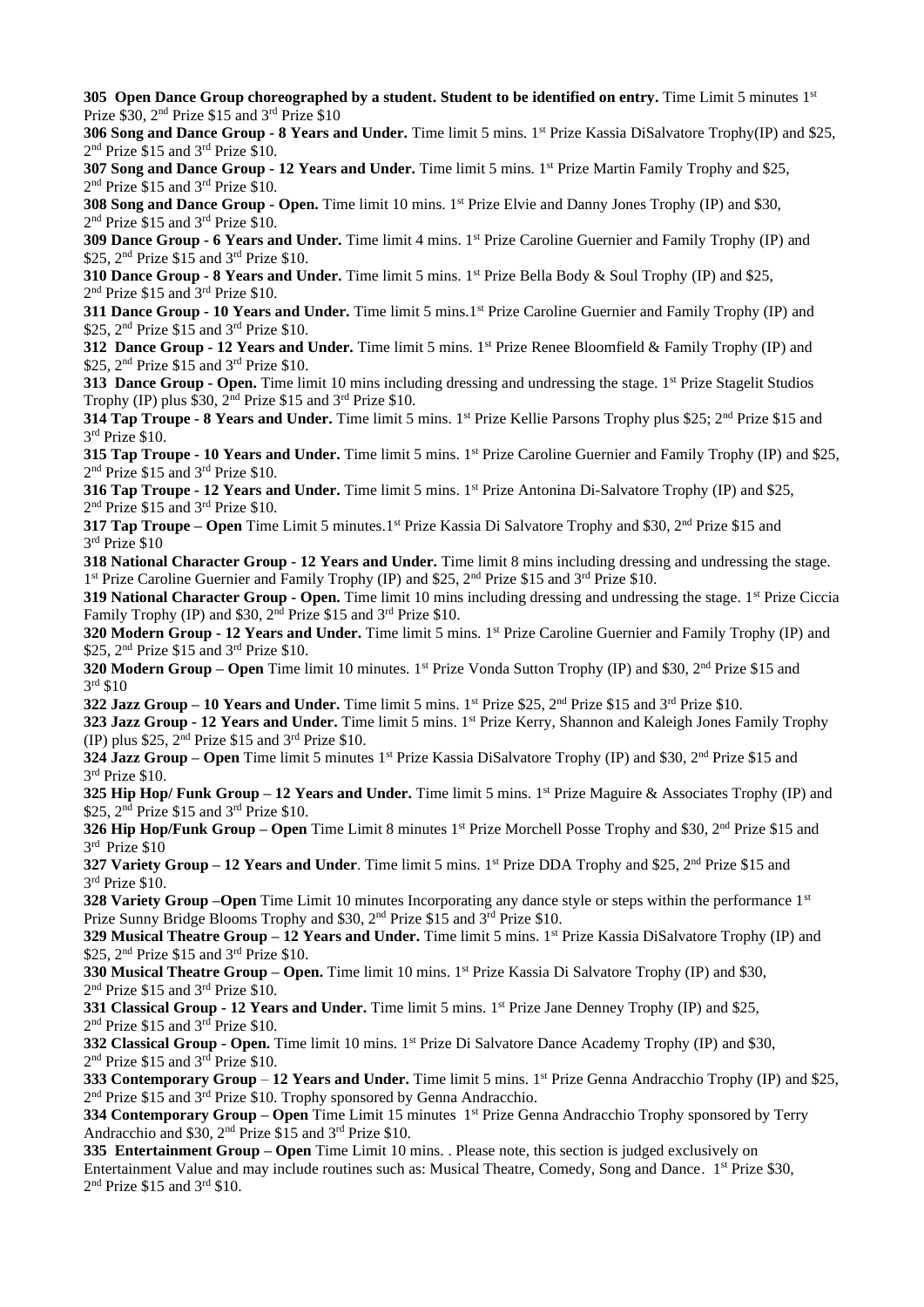#### **SOLO PERFORMANCES**

Unless otherwise stated, medals will be awarded for places in all age groups up to and including 12 Years and Under.

#### **5 Years and Under**

Demi or Nursery Character Dance.

## **6 Years and Under**

 Classical Ballet Demi Character Tap Dance Song and Dance Modern or Jazz Dance

## **8 Years and Under**

 Classical Ballet Classical Ballet (Restricted) Character or Demi-Character Character of Demi-Character (Restricted) Tap Dance (Not Waltz) Tap Dance (Restricted) National Character Dance Song and Dance Modern Jazz or Musical Comedy

#### **10 Years and Under**

 Classical Ballet Classical Ballet (Restricted) Character or Demi-Character Character or Demi-Character (Restricted) Tap Dance (Not Waltz) Tap Dance (Waltz) Tap Dance (Fast) Tap Dance (Slow) Tap Dance (Restricted) National Character Dance Song and Dance Modern Dance Jazz Dance or Musical Comedy Contemporary Hip Hop/ Funk

#### **12 Years and Under**

 Classical Ballet. 1st Prize Kirsty Martin Trophy (IP) Classical Ballet (Restricted) Classical Ballet Improvisation. 1st Prize \$30 gift voucher sponsored by Glitz N Splitz Dancewear Character or Demi Character Character or Demi-Character (Restricted) Tap Dance (Not Waltz) Tap Dance (Waltz) Tap Dance (Fast) Tap Dance (Slow) Tap Dance (Restricted) Tap Dance Ensemble. Competitor to perform a Waltz/Slow/Fast, (16 bars: 16 bars: 32 bars respectively) continuous routine. 1<sup>st</sup> Prize Alana Lucchese Trophy (IP) and \$20, 2<sup>nd</sup> Prize \$15 and 3<sup>rd</sup> Prize \$10. Trophy sponsored by the Lucchese Family. **Entry fee \$10**. Tap Dance (Improvisation). 1<sup>st</sup> Prize \$30 gift voucher sponsored by Glitz N Splitz Dancewear National Character Dance Song and Dance (Non-Tap) Song and Dance (Tap) Jazz Dance. 1<sup>st</sup> Prize Kaleigh Jones Trophy Hip Hop/ Funk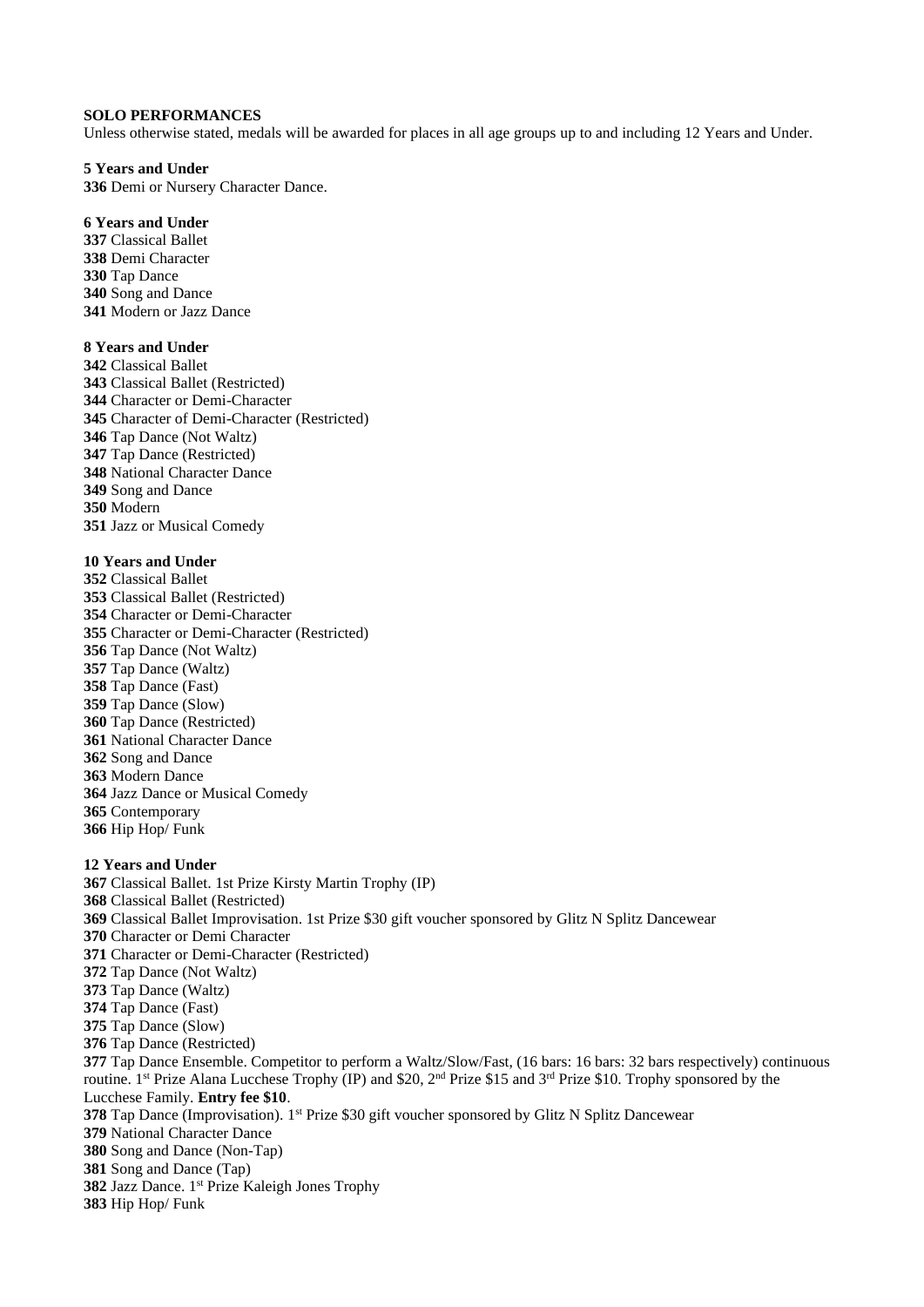**384** Modern Expressive, Neo or Modern

**385** Jazz Improvisation. 1st Prize \$30 gift voucher sponsored by Glitz N Splitz Dancewear

**386** Modern Improvisation

**387** Demi Character Improvisation. 1<sup>st</sup> Prize \$30 gift voucher sponsored by Glitz N Splitz Dancewear

**388** Dance Duo or Trio. Any style or type of Dance

**389** Contemporary

**390 Junior Classical Ballet Championship.** Competitor to perform TWO routines. First routine - Classical, second routine - Demi-Character. No repeat performances. 1stPrize TW Henham "Joy Farms" Trophy (IP) and \$30, 2nd Prize \$20 and 3rd \$10. **Entry fee \$10.**

**391 Junior Modern Expressive/ Jazz Championship.** Competitor to perform TWO contrasting routines. First routine - Modern Expressive, second routine - Jazz. No repeat performances. 1st Prize Margaret and John Sheehan Memorial Trophy (IP) and \$30, 2nd Prize \$20 and 3rd Prize \$10. Sponsored by June Lewis. **Entry fee \$10.**

**392 Junior Modern/Contemporary Championship.** Competitor to perform TWO contrasting routines. First routine – Modern, second routine - Contemporary. No repeat performances. 1<sup>st</sup> Prize Melina Tavella Memorial Trophy (IP) and \$30, 2nd Prize \$20 and 3rd Prize \$10. Sponsored by the Ravanello and Tavella Families. **Entry fee \$10.**

**393 Junior Tap Dance Championship.** Competitor to perform TWO routines – (a) Slow and (b) Fast. No repeat performances. 1st Prize Riverina Gardens Tuckerbag Trophy (IP) and \$30, 2nd Prize \$20 and 3rd Prize \$10. **Entry fee \$10. 394 Junior National Character Championship.** Competitors to perform TWO routines. No repeat performances. 1st Prize Di-Salvatore Dance Academy Trophy (IP) and \$30, 2nd Prize \$20 and 3rd Prize \$10. **Entry fee \$10.**

**395 Junior Hip Hop Championship** Competitors to perform one Hip Hop Routine – no repeats. To Qualify competitors must compete in this type of dance in their own age group. 1<sup>st</sup> Prize \$20, 2<sup>nd</sup> Prize \$15 and 3<sup>rd</sup> Prize \$10

#### **14 Years and Under**

Unless otherwise stated 1<sup>st</sup> Prize \$15, 2<sup>nd</sup> Prize \$10 and 3<sup>rd</sup> Prize \$5

396 Classical Ballet 1<sup>st</sup> Prize Jason Ledwidge Trophy (IP)

**397** Character or Demi Character. 1<sup>st</sup> Prize Fiona Hulands Trophy (IP)

**398** Tap Dance (Not Waltz)

**399** Tap Dance (Waltz). 1st Prize Nadia Nardi Trophy (IP)

**400** Tap Dance (Fast) 1 st prize Savanna Giugliemino Trophy (IP)

**401** Tap Dance (Slow)

**402** Tap Dance Ensemble. Competitor to perform a Waltz/Slow/Fast (16 bars: 16 bars: 32 bars respectively) continuous routine. 1<sup>st</sup> Prize Alanna Lucchese Trophy (IP) and \$25, 2<sup>nd</sup> Prize \$15 and 3<sup>rd</sup> Prize \$10. Trophy sponsored by the Lucchese Family. **Entry fee \$10.**

403 National Character Dance 1<sup>st</sup> Prize S & T Cosmetics Trophy (IP)

**404** Jazz Dance. 1st Prize Shannon Tuckett Memorial Trophy (IP)

**405** Modern Expressive, Neo or Modern. 1st Prize Kaleigh Tuckett Trophy (IP)

**406** Contemporary. 1st Prize Zac McAliece Trophy (IP)

**407** Song and Dance (Tap)

**408** Song and Dance (Non-Tap).

**409** Dance Duo or Trio. Any style or type of Dance

**410 Intermediate Ballet Championship.** Competitor to perform TWO routines. First routine – Classical, second routine - Demi-Character. No repeat performances. 1<sup>st</sup> Prize: Domenica Di-Salvatore Trophy (IP) and \$50, 2<sup>nd</sup> Prize \$30 and 3<sup>rd</sup> Prize \$15. **Entry fee \$10.**

**411 Intermediate Modern Expressive/ Jazz Championship.** Competitor to perform TWO contrasting routines. First routine-Modern Expressive, second routine-Jazz. No repeat performances. 1st Prize Alison McKellar Trophy (IP) and \$50, 2nd Prize \$30 and 3rd Prize \$15. **Entry fee \$10.**

**412 Intermediate Modern/ Contemporary Championship.** Competitor to perform TWO contrasting routine - routines. First routine – Modern, second Contemporary. No repeat performances. 1<sup>st</sup> Prize Kaleigh Jones Trophy (IP) and \$50, 2<sup>nd</sup> Prize \$30 and 3rd Prize \$15. **Entry fee \$10**.

 **Intermediate Tap Dance Championship.** Competitor to perform TWO routines – (a) Slow and (b) Fast. No repeat performances. 1st Prize George and Alice Kayess Trophy (IP) and \$50; 2nd Prize \$30 and 3rd Prize \$15. **Entry fee \$10. Intermediate National Character Championship.** Competitors to perform TWO routines. No repeat performances. st Prize Leeton Ballet School Trophy (IP) and \$50, 2nd Prize \$30 and 3rd Prize \$15. **Entry fee \$10.**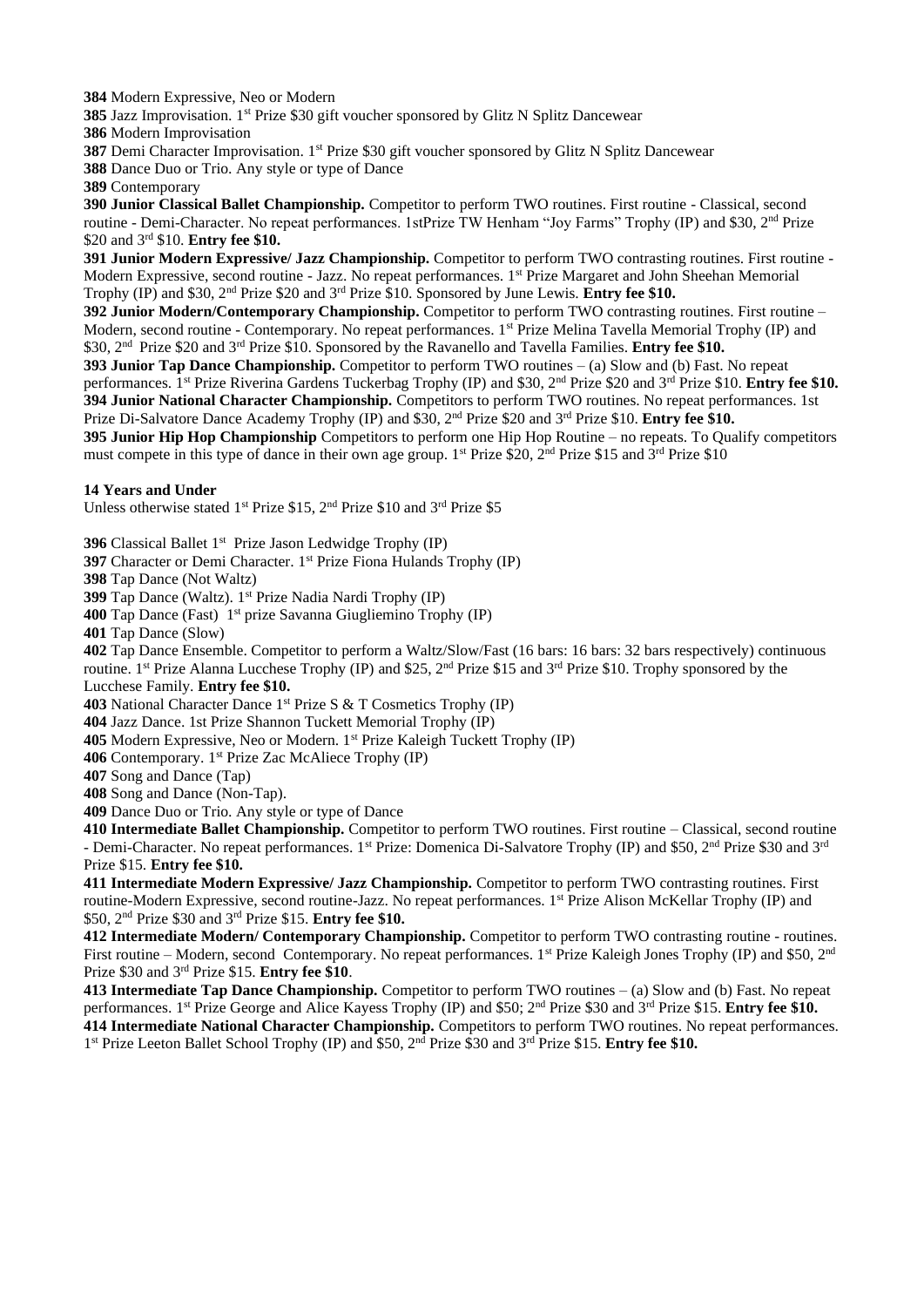# **Open**

Unless otherwise stated 1<sup>st</sup> Prize \$20, 2<sup>nd</sup> Prize \$15 and  $3<sup>rd</sup>$  Prize \$10

415 Classical Ballet. 1<sup>st</sup> Prize J, C & Kirsty Martin Trophy (IP)

**416** Classical Ballet Improvisation. 1<sup>st</sup> Prize Maureen Gavel Cup

**417** Character or Demi Character. 1<sup>st</sup> Prize Brady Thomson Trophy (IP)

**418** Tap Dance (Not Waltz). 1<sup>st</sup> Prize Linda Ferguson Trophy (IP)

419 Tap Dance (Waltz). 1<sup>st</sup> Prize: Natalie Dartnell Memorial Trophy (IP)

420 Tap Dance (Fast). 1<sup>st</sup> Prize Shannon Hart Trophy (IP)

421 Tap Dance (Slow). 1<sup>st</sup> Caroline Guernier and Family Trophy (IP

**422** Tap Dance (Improvisation). 1st Prize Mick's Bakehouse Trophy (IP)

**423** Tap Dance Ensemble. Competitor to perform Waltz/Slow/Fast, (32 bars: 32 bars: 48 bars respectively) continuous

routine.1st Prize Beverley Waters Trophy (IP) and \$50, 2nd Prize \$30 and 3rd Prize \$20. **Entry fee \$10.**

424 National Character Dance. 1<sup>st</sup> Prize Glenise Dean Trophy (IP). Sponsored by KYPA Creations.

**425** Jazz Dance. 1st Prize Heidi Martin Trophy (IP)

**426** Hip Hop/ Funk

**427** Modern Expressive, Neo or Modern. 1st Prize Lawson Family Trophy (IP)

**428** Modern Improvisation. 1st Prize Tracie & Makalia Ciccia Trophy (IP)

429 Demi Character Improvisation 1<sup>st</sup> Prize McDonell Family Trophy (IP)

**430** Jazz Dance Improvisation 1 st Prize Anne & Kirsty Lee Trophy (IP)

**431** Contemporary. 1st Prize Kassia Di Salvatore Trophy (IP)

**432** Song and Dance (Non-Tap). 1<sup>st</sup> Prize Sara Cope Trophy (IP)

**433** Song and Dance (Tap). 1st Prize Georgie Cope Trophy (IP)

**434** Dance Duo or Trio. Any style or type of Dance.

**435 Ballet Championship.** Competitor to perform TWO routines. First routine – Classical, second routine - Demi-Character. No repeat performances. 1<sup>st</sup> Prize Ravanello Family Trophy and  $$60, 2<sup>nd</sup> Prize $40$  and  $3<sup>rd</sup> Prize $20$ . **Entry fee \$10.** 

**436 Modern Expressive/ Jazz Championship.** Competitor to perform TWO contrasting routines. First routine - Modern Expressive, second routine - Jazz. No repeat performances. 1<sup>st</sup> Prize Tracey Nolan Trophy (IP) and \$60, 2<sup>nd</sup> Prize \$40 and 3 rd Prize \$20. Sponsored by Tracey Cotter. **Entry fee \$10.**

**437 Modern/ Contemporary Championship.** Competitor to perform TWO contrasting routines. First routine Modern, second routine - Contemporary. No repeat performances. 1<sup>st</sup> Prize Genna Andrachio (IP) and \$60, 2<sup>nd</sup> Prize \$40 and 3<sup>rd</sup> Prize \$20. Trophy sponsored by Genna Andracchio. **Entry fee \$10.**

**438 Mrs Eileen Fuller Memorial Tap Dancing Championship.** Competitor to perform TWO routines – (a) Slow and (b) Fast. No repeat performances. 1st Prize Leeton Eisteddfod Ladies Auxiliary Trophy (IP) and \$60, 2<sup>nd</sup> Prize \$40 and 3<sup>rd</sup> Prize \$20. Sponsored by Judith Nolan. **Entry fee \$10.**

**439 National Character Championship.** Competitor to perform TWO routines. No repeat performances. 1st Prize Mrs L Di Salvatore Trophy (IP) and \$60, 2nd Prize \$40 and 3rd Prize \$20. **Entry fee \$10.** 

**440 Hip Hop Championship** Competitors to perform one Hip Hop Routine and to qualify must have competed in Hip Section in their own age group. 1<sup>st</sup> Prize \$30 sponsored by Leeton Evening Branch CWA, 2<sup>nd</sup> Prize \$20 and 3<sup>rd</sup> Prize \$10 **441 Entertainment Section – All Ages**. Competitors to perform ONE routine. Please note, this section is judged exclusively on Entertainment Value and may include routines such as: Musical Theatre, Comedy, Song and Dance. No repeat performances from within this Eisteddfod. 1<sup>st</sup> Prize B and G Collins Trophy (IP) and \$50, 2<sup>nd</sup> Prize \$40 and 3<sup>rd</sup> Prize \$20. **Entry fee \$10.** 

# **JUNIOR SCHOLARSHIP**

442 Revue Scholarship 12 years and under. Trophy and \$100 1<sup>st</sup> Prize Sponsored by the Moon Family Competitors to complete a class with the adjudicator, free choice routine from Tap, Song & Dance or Jazz with their straight tap from their own age group all to be considered. ie Sections 346/356/372

**To qualify competitors must have competed in two (2) other sections in these types of dance in this eisteddfod. Entry Fee \$20 with a \$5 refund if scholarship is contested.**

**Please note last year's winner of the scholarship is not eligible to contest this event this year.**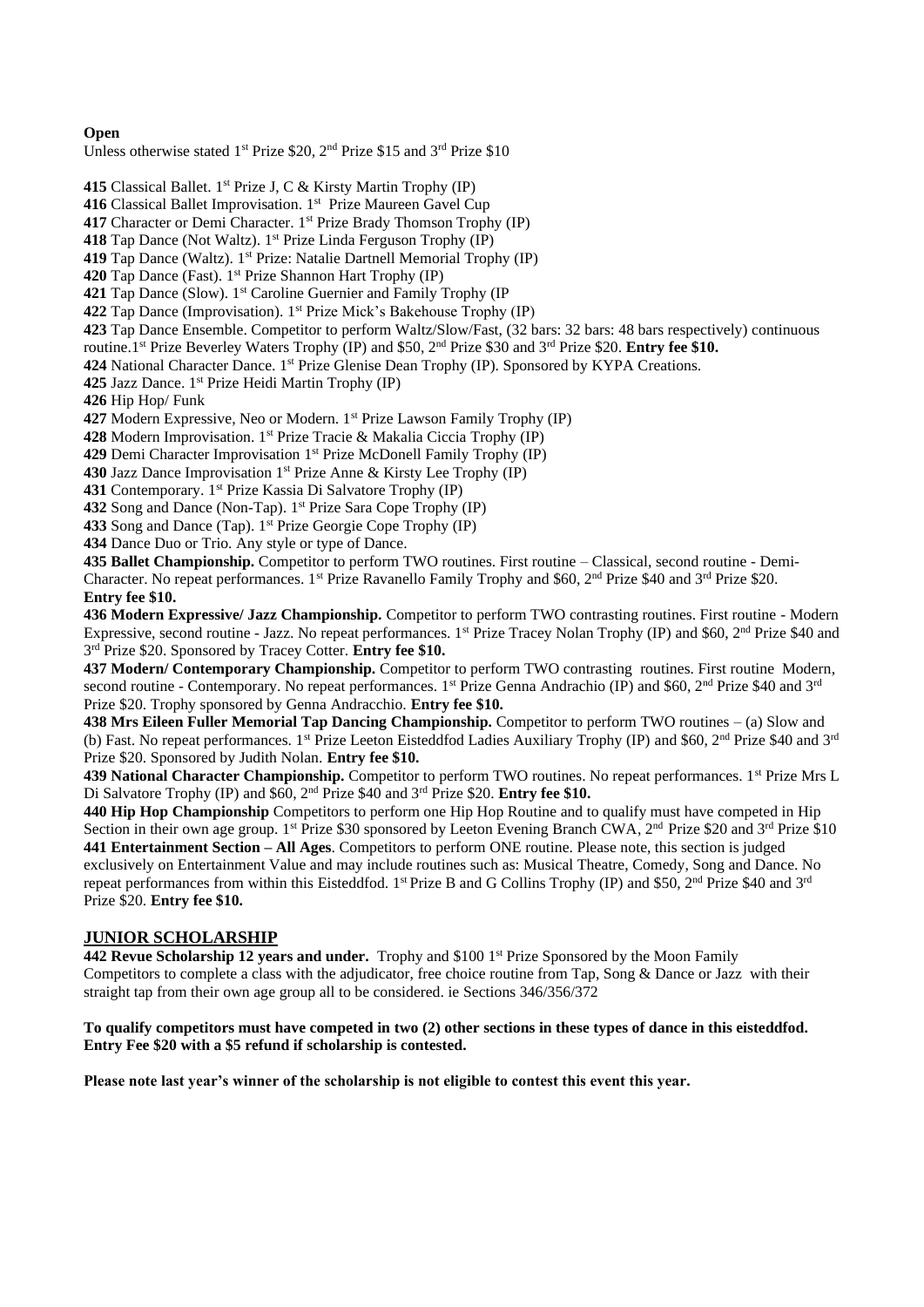# **OPEN SCHOLARSHIPS**

.

# **443 BALLET SCHOLARSHIP 444 REVUE SCHOLARSHIP**

# **CLIMATE TECHNOLOGIES LEETON EISTEDDFOD BALLET SCHOLARSHIP** 1<sup>st</sup> Prize \$500 donated by **Rotary Club of Leeton Central Trophy donated by Lina Di-Salvatore** and Chris Martin

## **Conditions of Entry:**

- 1. Open to competitors 13 to 18 years of age.
- $\overline{2}$ . Competitors must have danced in two (2) other solo sections of same type to be eligible.
- $\overline{3}$ . An Open Class, conducted by the Adjudicator, will be held prior to the Section. Leotards, tights, flat shoes and pointe shoes are required. Class will be restricted to one hour only and are not open to the public.
- Competitors to perform two  $(2)$  dances for the  $4.$ Scholarship. First routine Classical Dance and second routine either Demi Character or Modern. Time limit four (4) minutes per dance.
- 5. Previous winners of the Leeton Ballet Scholarship are not eligible to compete for the following two  $(2)$  years.
- The Adjudicator can withhold the prize if it is 6. considered the standard of dance is not achieved.
- $7.$ Prize money is to be used towards tuition fees or activities associated with furthering the studies and career of the student in this field.
- 8. No repeat performances or routines are permitted in the scholarship from any other section(s) during this Eisteddfod.
- 9. The Scholarship will not be held if the Eisteddfod Society deems there are insufficient entries. If cancelled, entry fee will be refunded. Under no circumstances will the Scholarship be cancelled once the Program has been printed.
- 10. Entry fee is \$25.00. A \$10 refund will be made upon participation in the Open Class.





**LEETON EISTEDDFOD SOCIETY INC.** 

**ROTARY CLUB OF LEETON CENTRAL** 

### **CLIMATE TECHNOLOGIES LEETON EISTEDDFOD DANCE REVUE SCHOLARSHIP** 1<sup>st</sup> Prize \$500 sponsored by **Leeton Eisteddfod Society Trophy donated by the BURTON FAMILY**

# **Conditions of Entry:**

- Open to competitors 13 to 18 years of age. 1.
- $2.$ Competitors must have danced in two (2) other solo sections of same type to be eligible.
- An Open Class, conducted by the Adjudicator, will  $\overline{3}$ . be held prior to the Section. Leotard, tights, jazz shoes and tap shoes are required. Class will be restricted to one (1) hour only and are not open to the Public.
- $4.$ Competitors to perform two (2) dances. First routine Tap Dance and second routine either Jazz Dance or "Song and Dance". Time limit four (4) minutes per dance.
- 5. Previous winners of the Leeton Dance Revue Scholarship are not eligible to compete for the following two  $(2)$  years.
- The Adjudicator can withhold the prize if it is 6. considered the standard of dance is not achieved.
- Prize money is to be used towards tuition fees or  $\overline{7}$ . activities associated with furthering the studies and career of the student in this field.
- No repeat performances or routines are permitted in  $\overline{8}$ the scholarship from any other section(s) during this Eisteddfod.
- $9<sub>1</sub>$ The Scholarship will not be held if the Eisteddfod Society deems there are insufficient entries. If cancelled, entry fee will be refunded. Under no circumstances will the Scholarship be cancelled once the Program has been printed.
- 10. Entry fee is \$25.00. A \$10 refund will be made on participation in the Open Class.



**LEETON EISTEDDFOD SOCIETY INC**